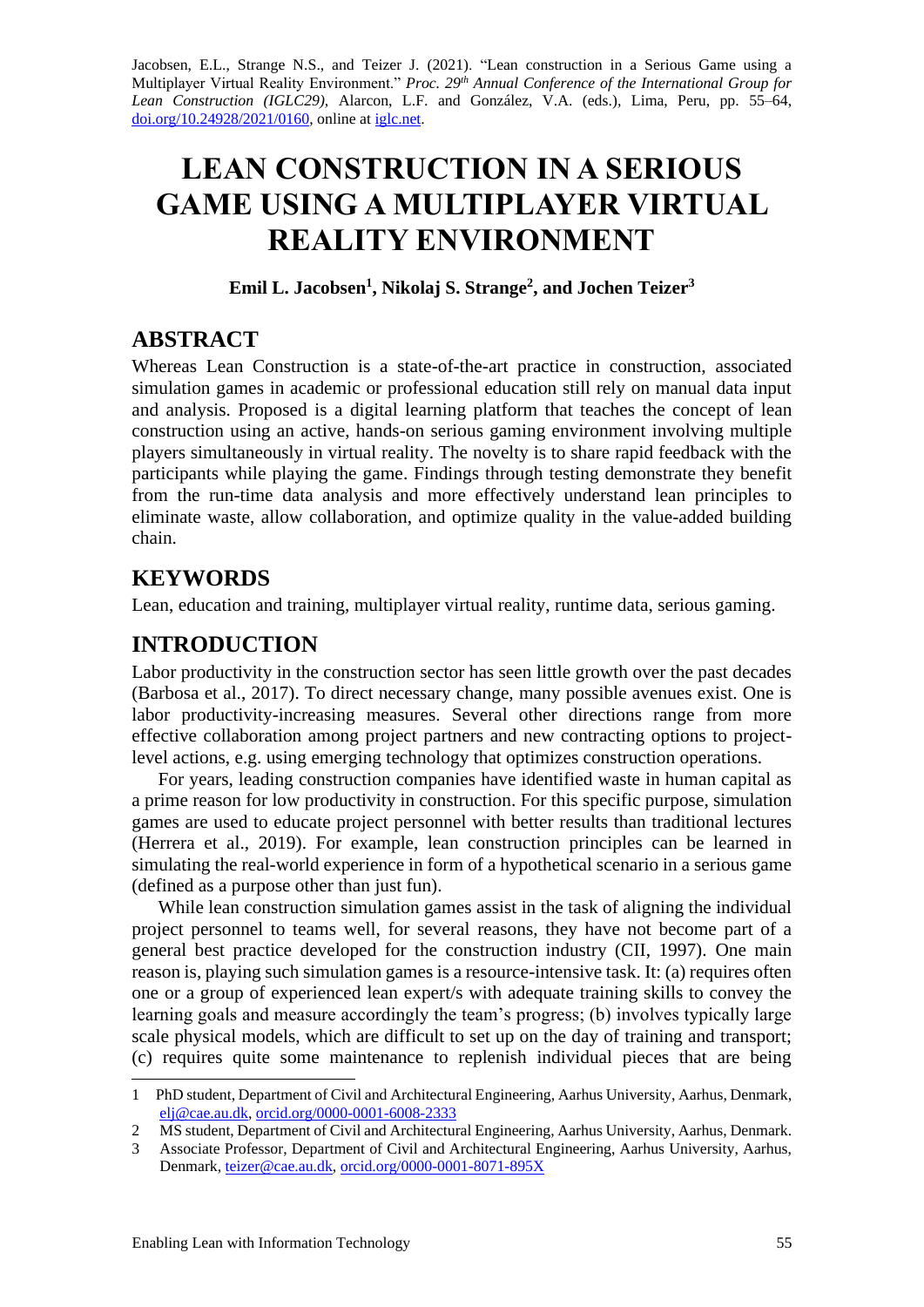consumed during the playing, and (d) demand sometimes extensive travel from the trainer(s) or the model to perhaps even foreign countries. In brief, the overall investment in custom-made physical simulation models and their accompanying instructional material easily reaches  $10,000 \in \sigma$  more. The demand for such models and trainers within an organization can exceed their availability or be too rare to justify the investment. This a reason why lean construction training is often offered by consultants. Not surprisingly, simulation games in lean construction have evolved over time. Benefiting from industry experience, academia has constantly pioneered their next versions.

This is the case here. The proposed concept envisions resolving some of the shortcomings. This paper (1) introduces lean construction principles, (2) reflects upon the use of simulation games in lean construction training, (3) provides the state-of-the-art specifically in multiplayer virtual reality (VR) and serious gaming environments, (4) introduces the design of the developed serious game in multiplayer VR, (5) shows early implementation and results, and (6) gives an outlook and the remaining crucial challenges.

# **BACKGROUND**

#### **LEAN CONSTRUCTION PRINCIPLES**

Lean in construction was examined as early as 1992. Koskela (1992 and 2000) developed the Transformation-Flow-Value (TFV) theory and Seven Flows, saying that construction can be conceptualized with the transformation of resources and the creation of systematic value and continuous flow of materials and people. Lean production control theories have been emerging for the construction sector since then (von Heyl and Teizer, 2017).

One of the goals of applying lean to construction is to fully understand the dynamics of production, the effects of dependencies, and the variation that occurs along the supply and assembly chains for each project. Because the scope of the projects differs from every project, lean construction uses two major criteria (Aziz and Hafez, 2013): Planning: The defining criteria for success and producing strategies for achieving the end goal; control: The ability to control events so that they conform to the plan and also trigger learning and re-planning. This research seeks to reduce waste. Several lean principles can be applied.

The Flow principle is one of the core elements of Lean Thinking. Flow depends heavily on the quality management of activities. Avoiding rework related to quality deficiencies is essential for assuring that the flow of products is as planned. Another key factor within the flow is the visual transparency of work. Research has shown that visual controls in job sites observed a straight correlation between transparency and efficiency.

The Perfection principle is more of a focus on the learning aspect of Lean. One note of Lean Thinking is the continuous learning and improvement of techniques and methods. Therefore, establishing a systematic procedure to constantly learn and improve the standardisation of work is key by using quality systems and focusing on the characteristics that affect product performance (Cheng et al., 2012).

#### **LEAN THINKING USING SIMULATION GAMES**

Although Lean Thinking intended practical benefits, efficient training tools for lean construction are still emerging. In these, however, it is often humans that gather and assess data during the training event. Humans again are needed to interpret the results and transfer information to valuable knowledge that is finally applied in collaborative learning experiences. The chance for instructor/s to manipulate information in such settings is high.

Example: At least two rounds are played in simulation games. The first round does not and the second round follows lean principles. The performance of the participants in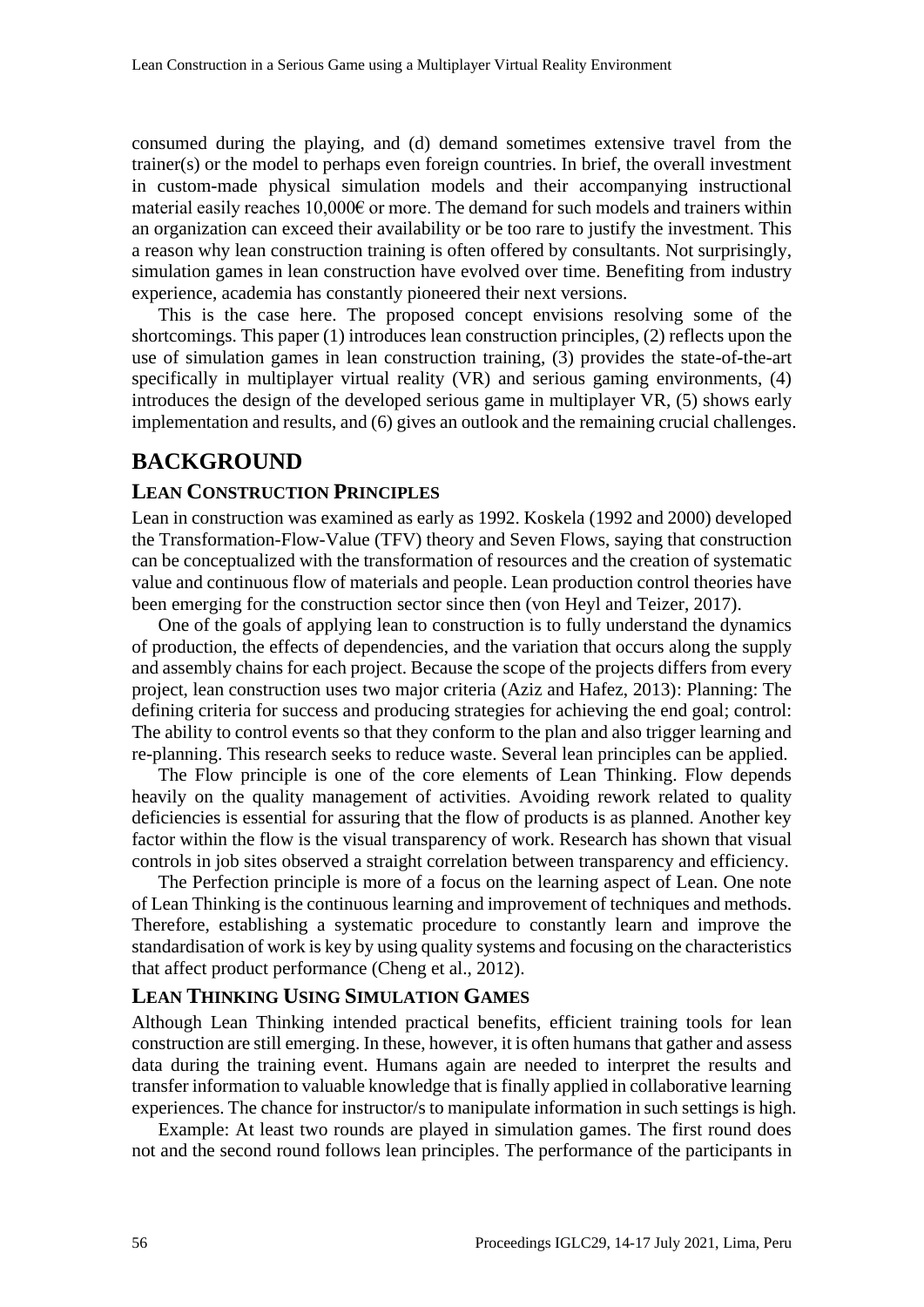both is often compared. The assessment criteria seem strict: total playtime by minutes and seconds (recorded by a manual stopwatch), the number of completed sections (often rooms) by the entire team, the progress made by individual trade, and their number of defects created. While the participants are divided into carrying out trade-specific work tasks, each represents the trade they identify with the most, for example, being a: carpenter, plumber, or electrician. The instructor/s determine any of the potential quality issues based on a-priori set knowledge (previous events) at the end of each play round.

Existing simulation games are often criticized to lack realism, e.g., with construction being depicted by paper airplanes or in miniature format with alternative materials such as marbles or Lego (von Heyl 2015). Dallasega et al. (2020) implement VR in a simulation game, but the segment is still not realistic as the task of building Lego is just transferred to a virtual environment. Furthermore, most games lack data collection as this is handled manually by observers. This can potentially lead to biased data or few data being collected.

While quality issues are often not argued (the serious gaming environment is quite relaxed), as experienced in several runs of academic as well as professional simulation games, instructor/s often give participants the opportunity to take short breaks in the second round. While the clock is then stopped, the participants can re-assess and modify their performance just-in-time. This opportunity, however, is not given to the (same) participants in the first round. This causes two issues: (a) time recordings are not comparable and (b) lessons learned from playing the same simulation game twice (it would be too difficult to have a second, but different model available) improves naturally the performance criteria (participants' learning curve).

Therefore, it is believed that simulation games are tailored towards an expected outcome. Errors occur when the instructor/s presents quantitative data that actually should compare the participants' performance in both rounds objectively. However, it does not.

#### **TRACKING METHODS FOR LEAN PURPOSES**

Numerous promising methods exist that link technology to lean construction implementation as well as training. For example, Building Information Modeling (BIM) based scheduling has been tied to scheduling (4D) in lean construction. Sacks et al. (2009 and 2010), in particular, and others (Mollasalehi, 2018; Singhal et. al., 2018; Fosse et al., 2017; Tillmann and Sargent, 2016; Dave et al., 2011, Teizer et al., 2017a) have shown from the earliest concepts to now applications in industry. Other studies (Cheng et al., 2010; Costin et al., 2015; von Heyl and Teizer, 2017; Teizer et al. 2017b; Li et al., 2017) have taken a further step and started integrating technology as an additional enabler for harmonizing the meaningful data sets which exist or can be generated within each of the three silos: BIM, Internet of Things, and Lean Construction. One could call this integration a 'Digital Twin' today, where continuous gathering of performed data on construction sites replenishes as-planned data. By doing so, it results in rapid, objective information that enables control over a project's progress, systematic analysis and forecasting, and communication for informed decision making among collaboratively working teams across all trades. However, while this has become possible in real life, higher education or training environments lack such use of technology.

A critical component for digitalizing simulation games in lean construction is the possibility of seamless data recording. This includes but is not limited to locating construction workers inside of a work environment (in real life) or participants in a lean construction simulation game (here: virtual). While a large body of work in the research literature exists on indoor location tracking – even in combination with BIM (Neges et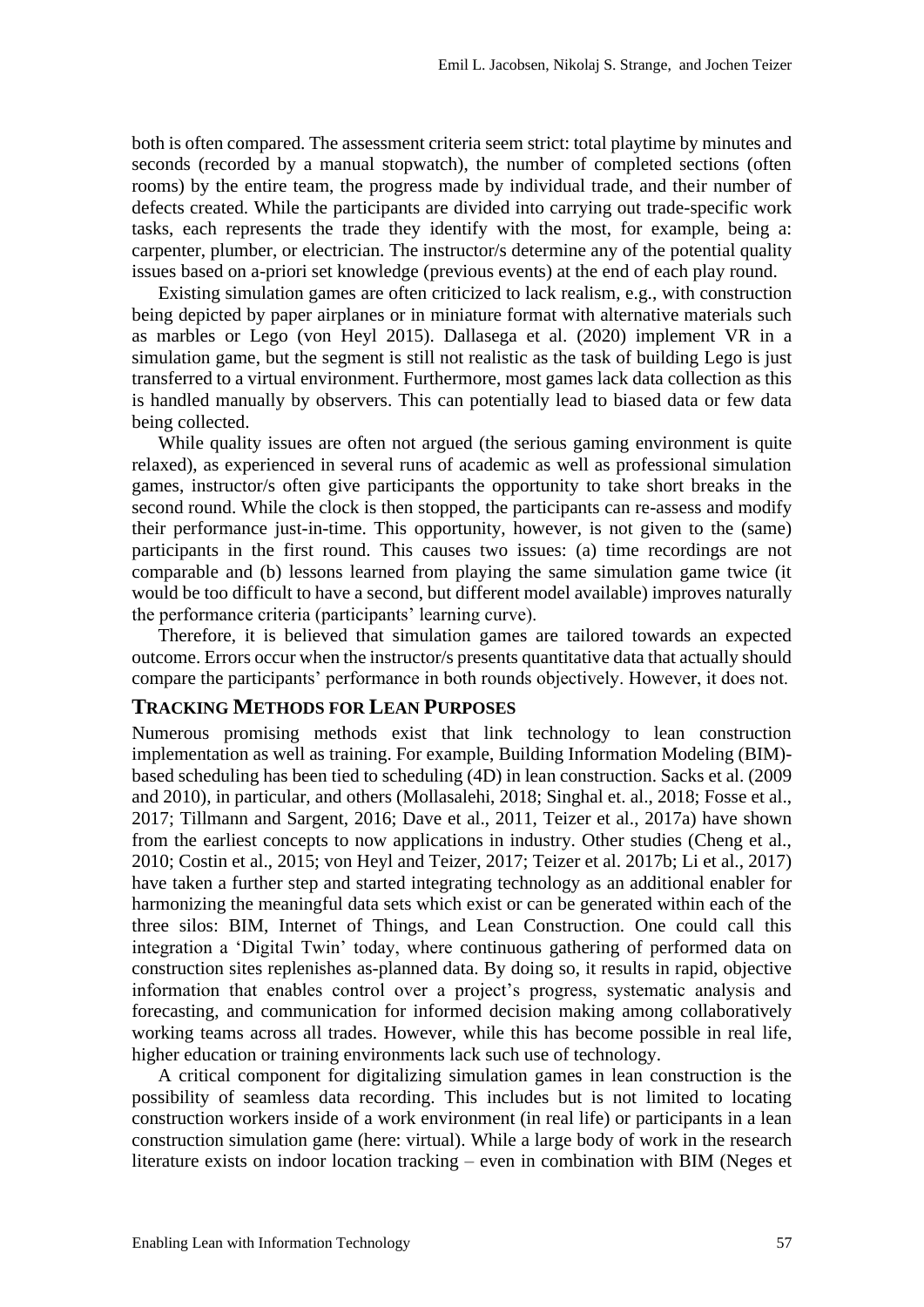al., 2017; Teizer et al. 2007; von Heyl and Demir, 2019), little of it can be used in lean construction simulation games (Teizer et al., 2020). None can be applied in multiplayer virtual learning environments meant for lean construction (Teizer et al., 2019; Golovina et al., 2019), because players typically traverse in virtuality only.

#### **USE OF VIRTUAL REALITY IN CONSTRUCTION**

Over the past years, the construction industry has increasingly adopted VR solutions (Zhang, et al., 2020). The solutions vary in use, for example, safety training (Golovina et al., 2019; Wolf et al. 2019; Bükrü et al., 2020, Solberg et al., 2020), workspace planning (Getuli et al., 2020), and project walkthroughs (Du et al., 2018). Since construction provides a collaborative environment, a virtual environment that imitates it would allow for better immersion and an experience more true to the construction environment. This could be achieved through a multiplayer virtual environment, which would enable a more realistic setting when compared to the real construction site.

VR is achieved through the implementation of computer technology. A range of commercially available systems have been created for this purpose such as headsets, treadmills, gloves, and controllers (even with forced feedback). These systems allow for the creation of an illusion of reality, which is interactive. Immersive VR technologies, therefore, enable a user to enter a simulated environment with related activities.

In construction, this is usually a construction site scenario based on real-life situations. Michalos et al. (2018) proposed a method that enhances the design of workplaces and supports decision-making processes, through the collection and analysis of the position tracking of a worker. This is facilitated by an immersive realistic VR-simulated environment in which a worker can perform regular tasks. Using this data, the worker's movement and actions can be optimised, thus reducing costs and time concerning the actual physical implementation of the work (Getuli et al., 2020). Delgado et al. (2020) have studied the current research within Augmented Reality (AR) and VR for architecture, engineering, and construction. They have concluded that the adoption level of both AR and VR remains low within the construction sector.

### **MULTIPLAYER ENVIRONMENTS IN VR**

This paper presents a multiplayer environment, meaning an environment where multiple people can be present at once. Multiplayer environments have not yet been fully explored within a construction VR environment. Only a few papers fully utilize the possibilities the multiplayer environment presents, i.e. Du et al. (2018) who utilize the multiplayer feature in walkthroughs for communication between the designer, contractor, and owner, and Zhao et al. (2020) who research manufacturing simulation with multiplayer functionality. Furthermore, in the scene created by Zhao et al. (2020), the participants do not occupy the same workspace but have dedicated spaces for themselves.

The research related to construction has not yet utilized use-time data collection which is possible to capture through VR as seen in other experiences (Golovina et al., 2019; Solberg et al., 2020). Furthermore, they do not explore multiplayer VR for collaborative work as the work on a construction site usually will be (incl. a site with multiple trades).

### **ROLE OF MULTIPLAYER VIRTUAL REALITY**

While no multiplayer VR environments exist that are tailored for a lean construction simulation game, our vision is a hands-on learning in a classroom-style setting that enables active learning. This would follow (not replace) other existing, traditional learning styles, i.e., frontal teaching lectures using presentation slides or small, but very efficient game-plays (e.g., "airplane game"). By today, quite a few well-implemented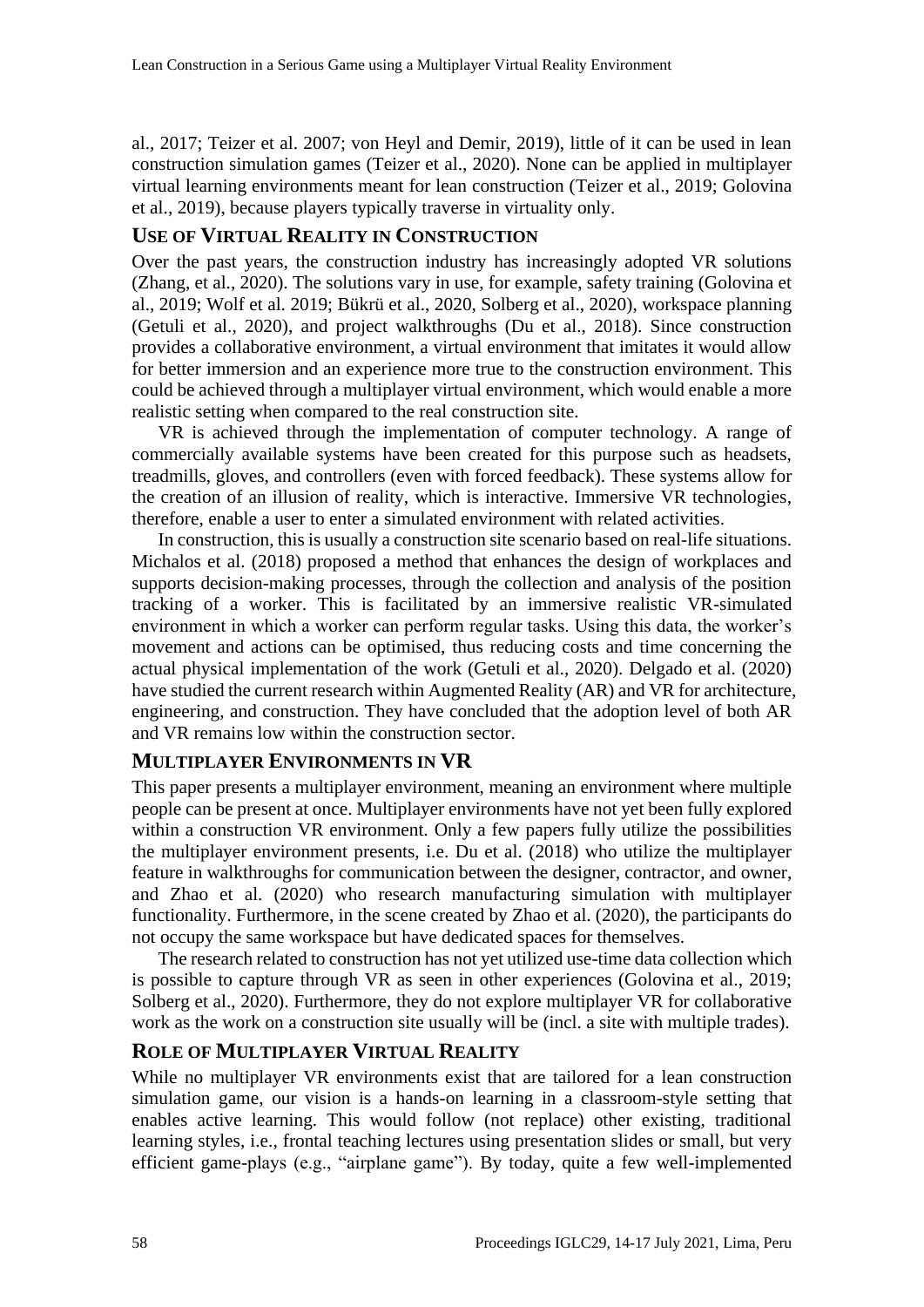efforts that teach the lean principles using such methods have entered higher education and consulting (Table 1). Many yet do not address parts of the aforementioned issues. While they are called lean simulation games, they follow the objectives of serious games.

| Table 1. Examples of Ican construction simulation games and categories they address |                    |                                    |      |         |  |  |  |
|-------------------------------------------------------------------------------------|--------------------|------------------------------------|------|---------|--|--|--|
| Category                                                                            | <b>Building</b>    | <b>Automated data</b>              | Lean | Virtual |  |  |  |
|                                                                                     | <b>Information</b> | collection and principles* reality |      |         |  |  |  |
| Game                                                                                | Modelina           | processing                         |      |         |  |  |  |
| Lean construction simulation game(s)**                                              |                    |                                    |      |         |  |  |  |
| Leapcon (Sacks et al., 2007)                                                        |                    |                                    |      |         |  |  |  |
| RBL-PHP (Li et al., 2018)                                                           | (X)                |                                    |      |         |  |  |  |
| BIM-IoT-LC (Teizer et al., 2020)                                                    | (X)                | х                                  |      |         |  |  |  |
| Multiplayer Serious Game for Lean Construction                                      |                    |                                    |      |         |  |  |  |

Table 1: Examples of lean construction simulation games and categories they address

\* Addressing some of the corresponding lean principles: planning and control, standardization, pull production, wastes, kaizen, site organization, quality, and safety.

\*\* Numerous variations of simulation games exist that are being used in construction or consulting organizations (with a focus on commercial building, manufacturing, and infrastructure).

## **METHOD**

Multiple solutions exist both for multiplayer VR hardware- and software setup. There are several commercially available options for the headset a user wears to experience a VR scene, the controllers a user needs to traverse or interact with objects in a VR scene, and the computers themselves to power and process the setup. Furthermore, several solutions are present for designing and creating a VR game, and even for how to enable multiple participants to be in the same VR environment at once. All is a non-trivial effort, often compared to movie sets in the filming industry (Wolf et al. 2019). The full setup that was created in iterative development stages is seen in Figure 1.



Figure 1: Multiplayer virtual environment for a serious game in lean training

#### **DESIGN OF SCENARIO**

The design includes two scenes (Figures 2a and 2c): A 'messy' scene, which does not follow lean initiatives, and a 'lean' scene where lean initiatives have been incorporated. Both are similar in layout, and at closer look small (but effectful for a participant) differences appear. In the first scene where lean initiatives are not present, the participants are confronted with several problems: (1) They have not been given a location sequence to follow, (2) they have not been instructed in the specific work, only what their task is, and (3) the workstations are not cleaned from obstructions. In the second scene lean initiatives are presented. A location sequence is given, all participants have training for their task, and according to Lean 5S principles all workstations are free from obstructions. Each round is designed to last under 30 minutes for reasons of learning effectiveness.

Each scene has three workstations and one panel area with a board used for instructions Figure 2b. When participants join the game, they are placed in the central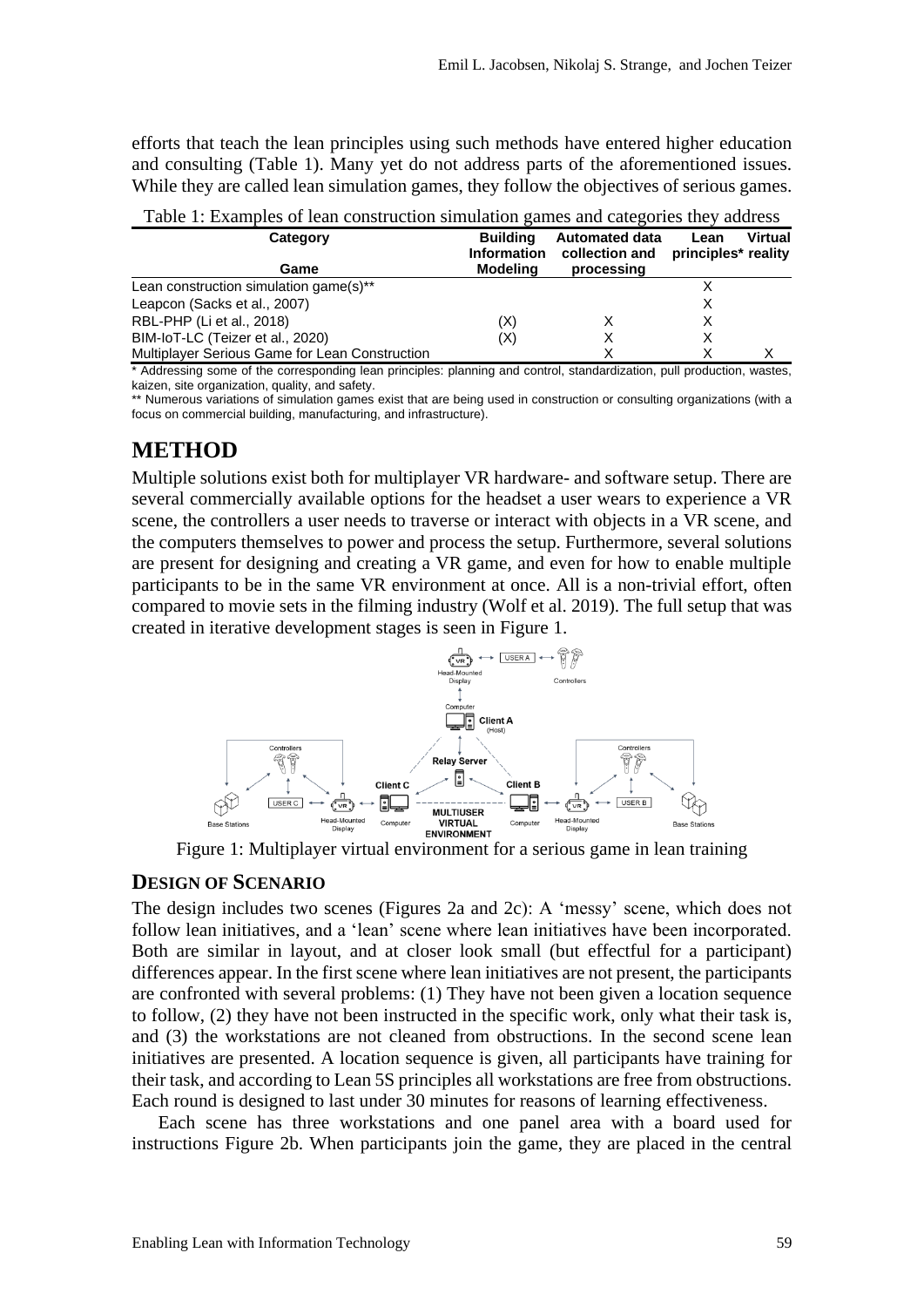part of the selected scene, in front of the (lean) instructions board. There it is possible to see both instructions for the tasks for the 3 trades (carpenter, plumber, and electrician) and their live work status. Latter is shown via cubes placed according to the workstation the trade is currently working in. The carpenter has to place 6 drywall sheets in 4 different sizes (Figure 3a-d). The plumber has to place 4 different pieces of pipes, 1 sink, and 1 toilet. The electrician has to place 2 lamps and 2 wires of the same kind. All the objects are part of automatic data collection which is used for the analysis of the game.



Figure 2: (a) Workstation in 'messy' state, (b) board with instructions (incl. display which workstation a trade occupies at a given time; assembly sequence of parts; small desk with 3 cubes indicating that trades are in a waiting position; bucket that trades use to throw their cube in after they completed all work tasks; the inlet image shows the live status of the display during a scene play), and (c) a workstation in its 'lean' state



Figure 3: (a-b) Material sorted, (c-d) correctly installed by trades, (e-g) examples of observed quality issues, e.g. gaps in installed drywall sheets, misaligned pipe fitting, and lamp installation missing

# **HARDWARE SETUP**

The research was conducted using two different types of VR headsets to display the possibility of cross-brand usability. The setup included two HTC Vive Pro Eye headsets (of which the eye-tracking functionality was not used) and one Oculus Quest 2 headset. The controllers being used were standard controllers shipped with the headsets and both the HTC Vive headsets were connected to two base stations respectively. All headsets were connected to computers, which were used as engines for running the game.

### **SOFTWARE SETUP**

For the game engine, there are several options, amongst others Unity3D and Unreal Engine. Unity3D (version 2019.4.8f1) was used for the project and all scripts that enabled the game to run were written in C# as this is one of the two programming languages that Unity3D supports. For movement and interactions, the XR Interaction Toolkit (Unity, 2020) was used for the framework. This allowed for cross-brand experiences, which was necessary, because of the two different brands of headsets being used.

PUN 2 from Photon (Photon, 2020) is used as the integration that allows for the development of multiplayer experiences (the server connecting Clients A, B, and C). With Unity, the host will have complete control over the game, i.e. when he leaves the scene, the game will end. With Photon, the host is only seen as another client. This allows for greater performance, as fewer steps are required to transfer data between the clients.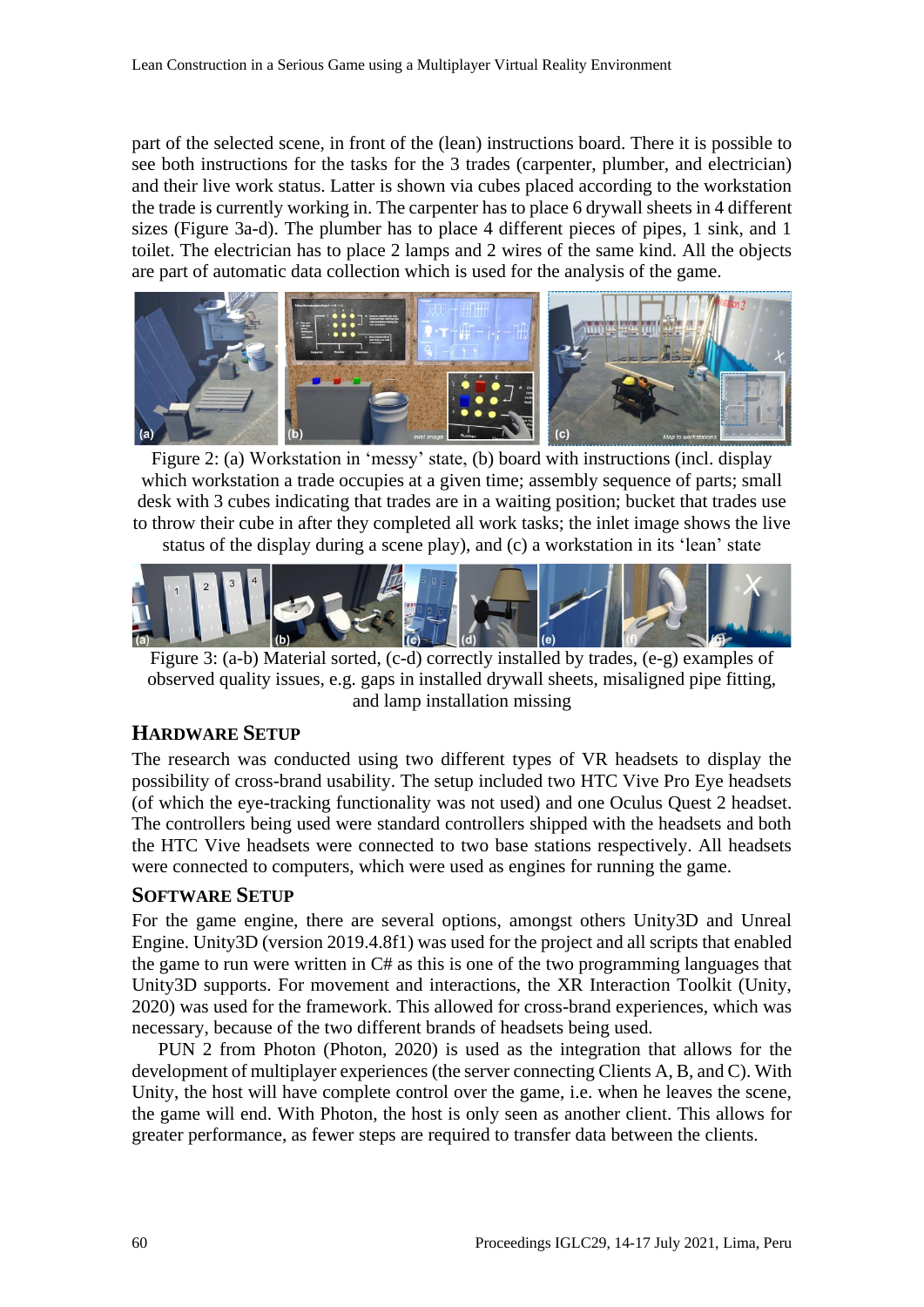This setup is especially useful as this allows participants to connect from anywhere and will work on networks that have restrictions regarding peer-to-peer connectivity. Furthermore, this setup allows for easy setup if the experiment is conducted in a different location, as it is not reliant on the IP addresses and without the need for reconfiguration.

#### **DATA COLLECTION**

For the experiences in VR, automatic data collection has been set up. This allows for quantitative analysis of the runs and makes it possible to see potential optimizations, which in the end could allow users to optimize the workflow on real construction projects. The data collection happens when interactions with objects happen. All interactions are recorded in a CSV file. The contents are shown in Table 2.

| rable 2. Data types and their meaning |                            |                                 |             |                            |                      |  |  |
|---------------------------------------|----------------------------|---------------------------------|-------------|----------------------------|----------------------|--|--|
| Data type                             | Timestamp                  | <b>Object</b>                   | Location    | <b>Action</b>              | Trade                |  |  |
|                                       | Description Time of action | Obiect                          |             | Location of Type of action | Who interacted       |  |  |
|                                       | [hh:mm:ss]                 | interacted with                 | interaction | [Pick-up,                  | [Carpenter, Plumber, |  |  |
|                                       |                            | $[e.g., sink, pipe]$ [WS1 to 3] |             | Place]                     | Electrician]         |  |  |

Table 2: Data types and their meaning

#### **RESULTS**

Similar to simulation games for lean construction involving a physical model, two rounds were played to be able to display the impact of lean when compared to experiencing a workplace without lean initiatives. The automatic data recording is being used in both scenes to be able to compare them afterward.

The first round took the 3 participants 12 minutes and 16 seconds to complete. They combined had 29 occasions of multiple material handlings, which refers to the number of times a participant had to handle an object more than needed. An example, is dropping material and picking it back up again, or relocating it to its final installation point. Even with the 29 steps of rework, there still were 5 quality issues observed during the first round. These were found upon inspecting the data that relates to quality issues (incorrectly placed objects trigger a counter). This later was verified by analysing additional video footage of cameras installed throughout the scene and the participants' field-of-view recordings. Examples of these quality issues can be seen in Figure 3e-g.

The second round took 6 min and 56 sec to complete and had 11 occasions of multiple material handling (62% decrease) and ended up with only 1 quality issue (80% decrease). This already shows an improvement between the two scenarios. Because of the automatic data collection, it is possible to look at data for every workspace and thereby examine why the lean round was significantly faster. Figure 4 shows the comparison.



Figure 4: Location-based schedule of 'messy' (dashed) vs. 'lean' scene (solid lines)

The 'lean' version (solid lines) is faster than the non-lean ('messy') version (dashed lines). Overall, the duration is cut roughly into a bit more than half (57%). Another indication is the slope of the lines. When the slope is steep (vertical lines), the task is done faster. Here, especially the carpenter and the plumber (orange colour) performed faster. This can be due to several things, the most significant being the mess that needs to be cleaned before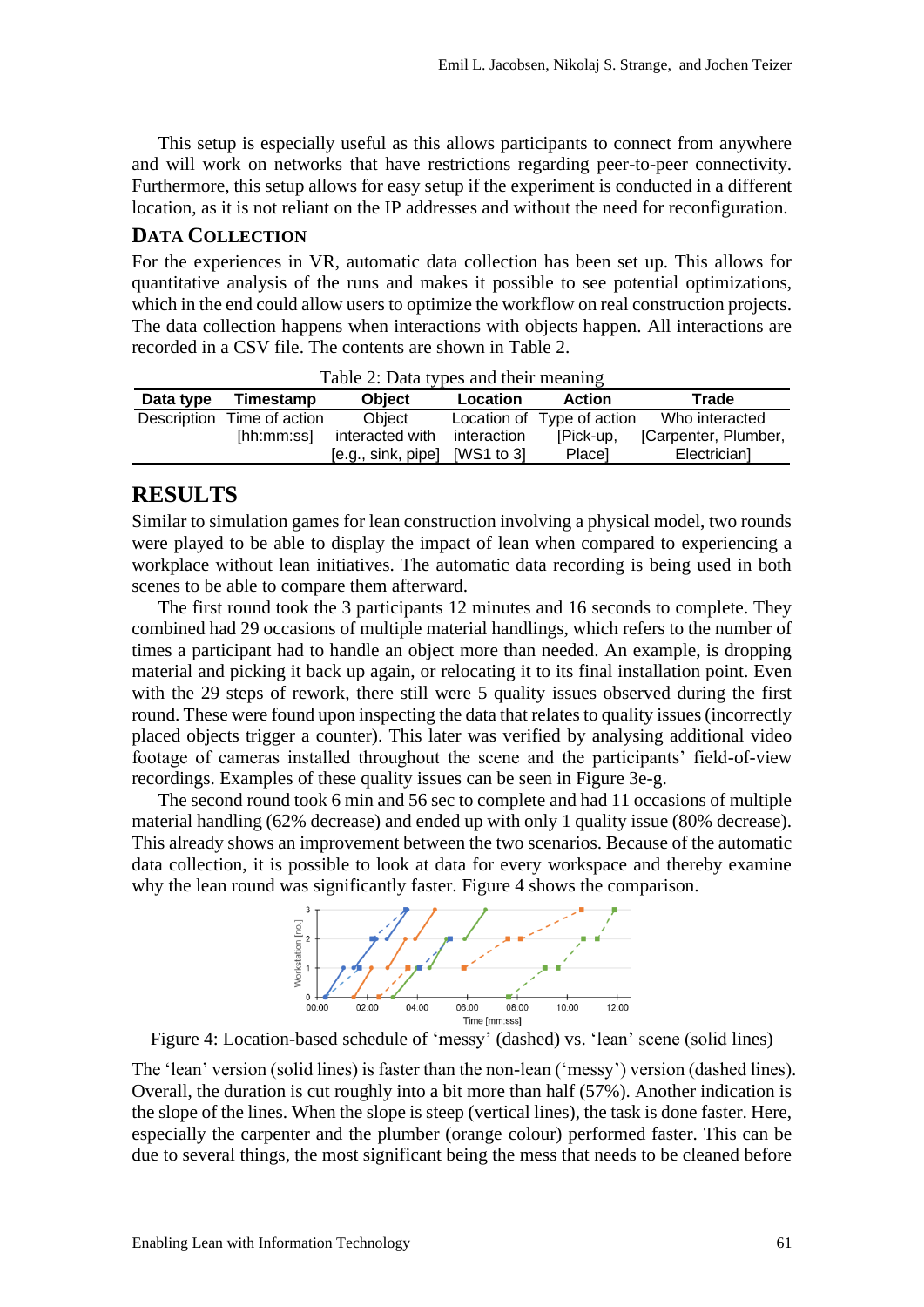starting their work in the 'messy' scene. This could also be a reason why the electrician (green colour) did not have as much improvement as the other two trades, as the slope difference between the green solid lines and green dashed lines was not as significant as the other trades. This is because this trade did not need to move objects before starting the assigned task. Besides the slope, it is also seen that the carpenter went from workstations 1 to 3 directly instead of following the sequence: 1 to 2, and then to 3. This made the plumber wait after workspace 1 and thereby delaying the whole team.

The 'lean' scene was played as the last. This meant that all participants were already experienced in this environment, which also could affect the performance of the second round, both in terms of the time of completion but also in terms of quality as described earlier. Eventually, multiple different environments with various tasks will remedy such issues, or additional participants not used to either scene will be used for more objective comparison. These limitations can be uplifted, but should not diminish the benefits the developed serious game using a multiplayer virtual reality environment generated and once results are compared to existing simulation games used in lean construction training.

## **CONCLUSION**

This research successfully developed a serious virtual reality (VR) multiplayer game to teach lean construction. The preliminary findings show high potential for use-time data collection for a thorough analysis of several lean principles, such as the flow principle and the perfection principle. The results also show how a VR experience can be used to teach lean principles in a more realistic environment than board or other lean simulation games and that it can help in decision-making processes by the use of data collection and analysis. The developed tool is more sensitive to the overall investment, and also allows for teaching these principles while participants are apart, e.g., under Covid-19 restrictions.

The study is one of the first attempts to examine multiplayer environments for construction. It has shown potential for improvement. For example, giving participants with little to no prior VR experience additional training or distinguishing the layout and tasks in the two rounds more. Future versions would also benefit from implementing additional lean principles (e.g., the pull principle where a warehouse functions as the central hub for the material). For data collection, it should be showcased if participants were helping each other with tasks. Their trajectory tracking should be recorded to further optimize the workflow through data analysis and presentation between the two game scenes. Using a larger sample size and video footage recorded of the participants outside of VR would allow for better data analysis, incl. which impact emotional reactions and mistakes of participants have when learning with VR. While a study of VR sickness was not part of the research scope, its limitation should be investigated in a future study. The same counts for protecting the participants' privacy rights. The individual analysis would then allow personalized feedback for their performance, as it is a training environment.

This game currently is limited to ten participants that join the server application. More tasks could be added and modelled in Unity3D to allow for more realistic workflows typical in construction. This, however, requires additional VR headsets and computers, which come at higher expenses. The investment may return value for other AEC purposes.

#### **REFERENCES**

Aziz, R. & Hafez, S. (2013). "Applying lean thinking in construction and performance improvement." Alexandria Eng. J. 52(4), 679–695, [doi.org/10.1016/j.aej.2013.04.008.](https://doi.org/10.1016/j.aej.2013.04.008) Barbosa, F. (2017). "A Route to Higher Productivity." McKinsey&Company.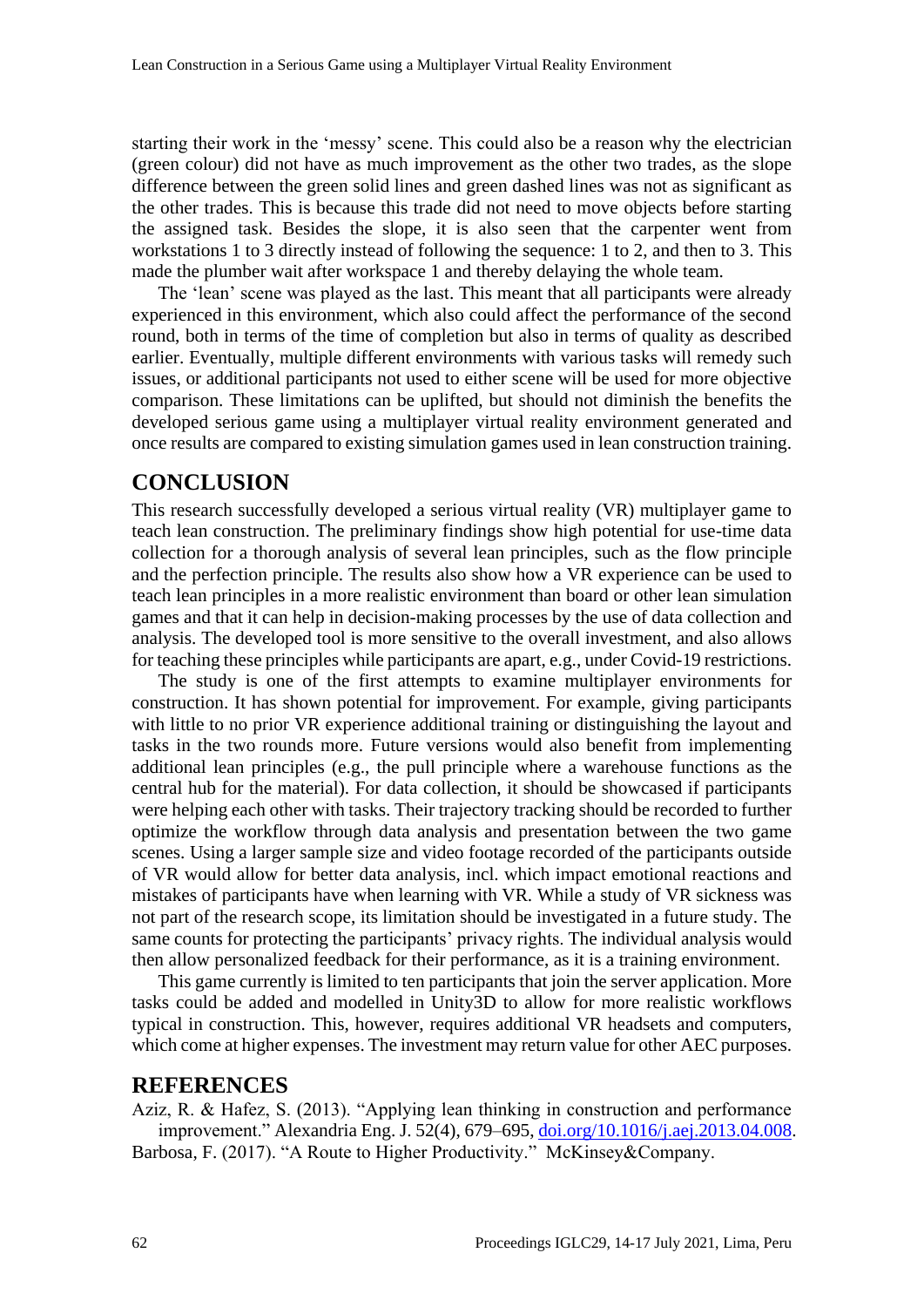- Bükrü, S., Wolf, M., Böhm, B., König, M., & Teizer, J. (2020). "Augmented Virtuality in Construction Safety Education and Training." EG-ICE, Berlin, Germany, 115-124.
- Cheng, T., Yang, J., Teizer, J, & Vela, P.A. (2010). "Automated Construction Resource Location Tracking to Support the Analysis of Lean Principles." 18th IGLC, 643-653.
- Cheng, T., Mantripragada, U., Teizer, J. & Vela, P.A. (2012). "Automated Trajectory and Path Planning Analysis Based on Ultra Wideband Data", Computing in Civil Engineering, 26(2), 151-160. [doi.org/10.1061/\(ASCE\)CP.1943-5487.0000115.](https://doi.org/10.1061/(ASCE)CP.1943-5487.0000115)
- Construction Industry Institute. (1997). "Team Alignment During Pre-Project Planning of Capital Facilities - RR113-12." The University of Texas at Austin.
- Costin, A.M., Teizer, J., & Schoner, B. (2015). "RFID and BIM-enabled worker location tracking to support real-time building protocol and data visualization." Information Technologies in Construction (ITCON), 20, 495–517.
- Dallasega, P., Revolti, A.,Sauer, P.C., Schulze, F. & Rauch, R. (2020). "BIM, Augmented and Virtual Reality Empowering Lean Construction Management: A Project Simulation Game." Pro. Manfct. 45:49–54. [doi.org/10.1016/j.promfg.2020.04.059.](https://doi.org/10.1016/j.promfg.2020.04.059)
- Du, J., Shi, Y., Zou, Z., Dong, Z. (2018). "CoVR: Cloud-Based Multiuser Virtual Reality Headset System for Project Communication of Remote Users." C. Eng. Mgmt., 144.
- Delgado, J.M.D., Oyedele, L., Demian, P. & Beach, T. (2020). "A research agenda for augmented and virtual reality in architecture, engineering and construction." Adv. Eng. Inf., 45101122.
- Dave, B., Boddy, S. & Koskela, L. (2011). "Visilean: Designing a production management system with Lean and BIM." 19th IGLC, Lima.
- Fosse, R., Ballard, G. & Fischer, M. (2017). "Virtual Design and Construction: Aligning BIM and Lean in Practice". 25th IGLC. Heraklion, Greece, 499-506.
- Golovina, O., Kazanci, C., Teizer, J. & König, M. (2019). "Using Serious Games in Virtual Reality for Automated Close Call and Contact Collision Analysis in Construction Safety." 36th ISARC, [doi.org/10.22260/ISARC2019/0129.](https://doi.org/10.22260/ISARC2019/0129)
- Getuli, V., Capone, P., Bruttini, A. & Isaac, S. (2020). "BIM-based immersive Virtual Reality for construction workspace planning: A safety-oriented approach." Aut. in Constr., 114103160.
- Herrera, Rodrigo F., Sanz, M. Amalia, Montalbán-Domingo, Laura, García-Segura, Tatiana & Pellicer, Eugenio. (2019). "Impact of Game-Based Learning on Understanding Lean Construction Principles", Sustainability, 11, 5294.
- Koskela, L. (1992). "Application of the new Production Philosophy to Construction", CIFE Technical Report #72, CIFE, Stanford University.
- Koskela, L. (2000). "An Exploration Towards a Production Theory and its Application to Construction", VTT, Finland.
- Li, X., Shen, G.Q., Wu, P. & Fan, H. (2018). "RBL-PHP: simulation of lean construction and information technologies for prefabrication housing production", J. Mgmt. in Eng., 34(2), 4017053.
- Michalos, G., Karvouniari, A., Dimitropoulos, N., Togias, T., et al. (2018). "Workplace analysis and design using virtual reality techniques." CIRP Annals. 67 (1), 141–144.
- Mollasalehi, S., Aboumoemen, A.A., Rathnayake, A., Fleming, A., & Underwood, J. (2018). "Development of an Integrated BIM and Lean Maturity Model." 26th IGLC, 1217–1228.
- Neges, M., Wolf, M., Propach, M., Teizer, J., Abramovici, M. (2017). "Improving Indoor Location Tracking Quality for Construction and Facility Management." 34th ISARC.
- Photon. (2020) "Photon PUN"<https://www.photonengine.com/pun> (Jan. 20, 2021).